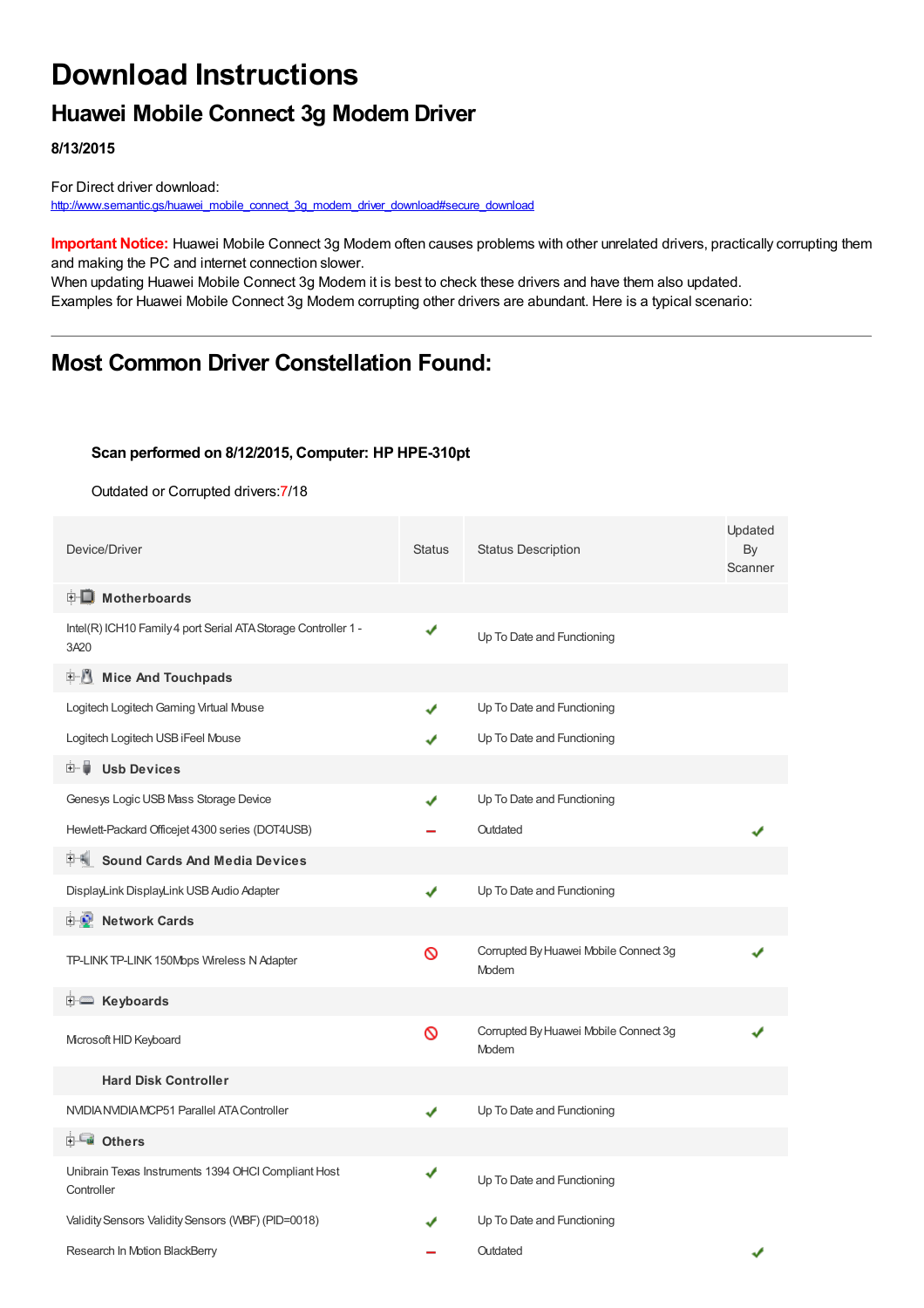| <b>D</b> Cameras, Webcams And Scanners               |              |                                                |  |
|------------------------------------------------------|--------------|------------------------------------------------|--|
| Importek USB Composite Device                        | $\checkmark$ | Up To Date and Functioning                     |  |
| <b>Dideo Cards</b>                                   |              |                                                |  |
| ATI RADEON X600 Series (Mcrosoft Corporation - WDDM) | ଷ            | Corrupted By Huawei Mobile Connect 3g<br>Modem |  |
| <b>E</b> Input Devices                               |              |                                                |  |
| Logitech Logitech Optical Tilt Wheel Mouse           | ✔            | Up To Date and Functioning                     |  |
| <b>E-TP Port Devices</b>                             |              |                                                |  |
| D-Link USB Single Port                               | Ø            | Corrupted By Huawei Mobile Connect 3g<br>Modem |  |
| <b>Monitors</b>                                      |              |                                                |  |
| Sony Digital Flat Panel (1024x768)                   | $\checkmark$ | Up To Date and Functioning                     |  |
| <b>E</b> Mobile Phones And Portable Devices          |              |                                                |  |
| <b>Acer NOKIA</b>                                    | ଷ            | Corrupted By Huawei Mobile Connect 3g<br>Modem |  |

# **Huawei Mobile Connect 3g Modem Driver Models:**

| <b>Driver Model</b>                             | <b>Original</b><br><b>Upload Date</b> | Last<br><b>Modification</b> | <b>Driver File</b>                                                       | <b>File</b><br><b>Size</b> | <b>Most Compatible</b><br><b>Computer Model</b> | <b>Availabilty</b><br><b>To Scanner</b> |
|-------------------------------------------------|---------------------------------------|-----------------------------|--------------------------------------------------------------------------|----------------------------|-------------------------------------------------|-----------------------------------------|
| Huawei Mobile Connect 3g<br><b>Modem 82747</b>  | 10/22/2014                            | 8/7/2015                    | huawei_mobile_connect_3g_modem-<br>82747.exe                             |                            | 117kb IBM818361U,                               |                                         |
| Huawei Mobile Connect 3g<br>Modem X2.121.138    | 11/30/2014                            | 8/3/2015                    | huawei_mobile_connect_3g_modem-<br>x2.121.138.exe                        |                            | 52kb LGLGPC,                                    | J                                       |
| Huawei Mobile Connect 3g<br>Modem 22.12.19      | 9/17/2014                             | 8/6/2015                    | fs-22.12.19.exe                                                          | 54kb                       | Fujitsu PRIMERGY TX100<br>S <sub>2</sub> .      |                                         |
| Huawei Mobile Connect 3g<br>Modem S2347         | 12/17/2014                            | 8/2/2015                    | huawei_mobile_connect_3g_modem-23kb<br>s2347.exe                         |                            | Toshiba SATELLITE C870-<br>14G.                 |                                         |
| Huawei Mobile Connect 3q<br><b>Modem 3468</b>   | 10/25/2014                            | 8/5/2015                    | fnvyzdd-3468.exe                                                         |                            | 84kb Fujitsu D2312-C1,                          | ✔                                       |
| Huawei Mobile Connect 3g<br>Modem 1.12464       | 10/19/2014                            | 8/7/2015                    | huawei_mobile_connect_3g_modem-206kb HPHP530 Notebook PC,<br>1.12464.exe |                            |                                                 |                                         |
| Huawei Mobile Connect 3g<br>Modem D1.10471.1    | 11/1/2014                             | 8/3/2015                    | r-d1.10471.1.exe                                                         | <b>208kb</b>               | HPKZ692AA-ABU<br>m9373.uk-a.                    | J                                       |
| Huawei Mobile Connect 3q<br><b>Modem 60744</b>  | 8/10/2014                             | 8/6/2015                    | huawei_mobile_connect_3g_modem-27kb<br>60744.exe                         |                            | Panasonic CF-<br>19KHRO62B,                     |                                         |
| Huawei Mobile Connect 3g<br>Modem 3262.19       | 8/27/2014                             | 8/2/2015                    | mywgm-3262.19.exe                                                        |                            | 35kb ASUS G750JX,                               | J                                       |
| Huawei Mobile Connect 3g<br>Modem 1.11.1882.1   | 9/23/2014                             | 8/4/2015                    | huawei_mobile_connect_3g_modem-21kb<br>1.11.1882.1.exe                   |                            | Intel Poulsbo Chipset,                          |                                         |
| Huawei Mobile Connect 3g<br>Modem D2047         | 8/22/2014                             | 8/9/2015                    | huawei_mobile_connect_3g_modem-202kb<br>d2047.exe                        |                            | Lenovo ThinkPad Edge<br>E330.                   |                                         |
| Huawei Mobile Connect 3g<br>Modem 21.11.188     | 11/17/2014                            | 8/5/2015                    | huawei_mobile_connect_3g_modem-23kb<br>21.11.188.exe                     |                            | <b>GIADA GIADA,</b>                             | J                                       |
| Huawei Mobile Connect 3g<br><b>Modem 73629</b>  | 11/24/2014                            | 8/2/2015                    | ao-73629.exe                                                             |                            | 173kb Fujitsu FMVXD1W92Z,                       |                                         |
| Huawei Mobile Connect 3g<br><b>Modem 23239</b>  | 1/11/2015                             | 8/5/2015                    | huawei_mobile_connect_3g_modem-<br>158kb Sony VPCF128FJ,<br>23239.exe    |                            |                                                 |                                         |
| Huawei Mobile Connect 3g<br><b>Modem R43884</b> | 8/23/2014                             | 8/8/2015                    | huawei_mobile_connect_3g_modem-218kb Gateway 7310MC,<br>r43884.exe       |                            |                                                 |                                         |
| Huawei Mobile Connect 3g<br><b>Modem K23878</b> | 8/1/2014                              | 8/6/2015                    | huawei_mobile_connect_3g_modem-<br>k23878.exe                            |                            | 133kb Sony VGC-RA52,                            |                                         |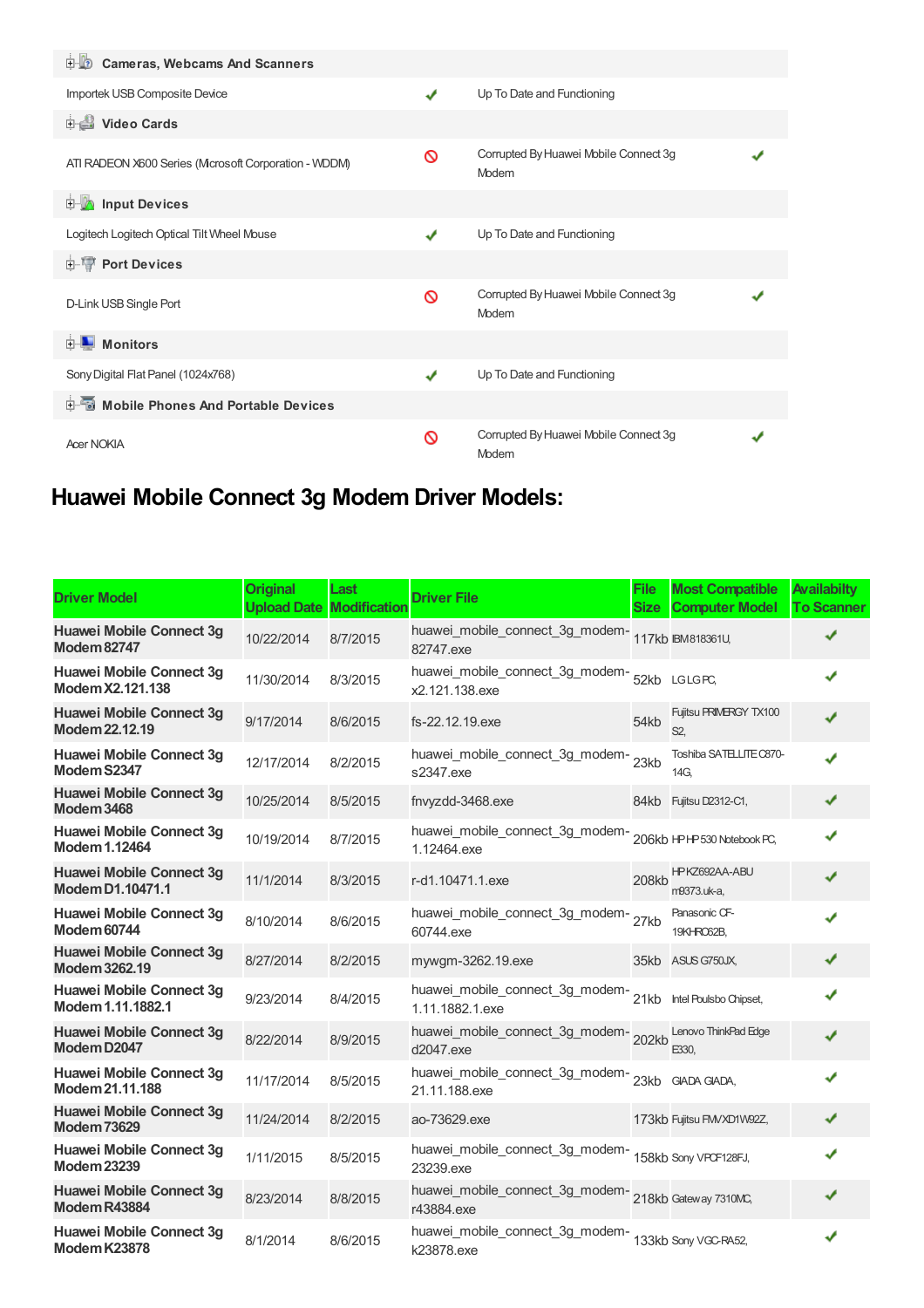| Huawei Mobile Connect 3g<br><b>Modem Y421.162</b>  | 7/22/2014  | 8/3/2015  | fdxl-y421.162.exe                                                                |       | 149kb NECNEC VERSA P570,                       |   |
|----------------------------------------------------|------------|-----------|----------------------------------------------------------------------------------|-------|------------------------------------------------|---|
| Huawei Mobile Connect 3g<br>Modem 7281.11.1        | 9/6/2014   | 7/31/2015 | huawei_mobile_connect_3g_modem-219kb IBM265244G,<br>7281.11.1.exe                |       |                                                | ✔ |
| Huawei Mobile Connect 3g<br>Modem 2.11.122.14      | 10/22/2014 | 8/5/2015  | huawei_mobile_connect_3g_modem-27kb<br>2.11.122.14.exe                           |       | HPGU519AA-UUW<br>a6233.sc.                     | ✔ |
| Huawei Mobile Connect 3q<br><b>Modem H7071.18</b>  | 8/28/2014  | 8/5/2015  | huawei_mobile_connect_3g_modem-<br>h7071.18.exe                                  | 79kb  | NEC PC-VJ22MAUZHTTV,                           | ✔ |
| Huawei Mobile Connect 3g<br><b>Modem 2.10422</b>   | 8/26/2014  | 8/6/2015  | paxxz-2.10422.exe                                                                | 162kb | IBM IBM System x 3400 M2<br>Server - [783734G, | ✔ |
| Huawei Mobile Connect 3g<br>Modem H1.12.108        | 11/9/2014  | 8/3/2015  | huawei_mobile_connect_3g_modem-<br>185kb<br>h1.12.108.exe                        |       | Packard Bell EasyNote<br>TK36,                 | J |
| <b>Huawei Mobile Connect 3g</b><br>Modem 302.162.1 | 2/4/2015   | 8/4/2015  | huawei_mobile_connect_3g_modem-<br>189kb<br>302.162.1.exe                        |       | HPPS422AA-ABG<br>m1277a,                       | ✔ |
| Huawei Mobile Connect 3g<br>Modem I2221.13         | 10/6/2014  | 8/6/2015  | huawei_mobile_connect_3g_modem-<br>118kb Intel Intel G33 Series,<br>i2221.13.exe |       |                                                | ✔ |
| Huawei Mobile Connect 3g<br>Modem 21.1701.1        | 10/29/2014 | 8/5/2015  | huawei_mobile_connect_3g_modem-<br>55kb<br>21.1701.1.exe                         |       | Fujitsu FMVWJS2B77,                            | ✔ |
| Huawei Mobile Connect 3g<br>Modem 789              | 9/22/2014  | 8/7/2015  | huawei_mobile_connect_3g_modem-44kb FujitsuD2812-A1,<br>789.exe                  |       |                                                | ✔ |
| Huawei Mobile Connect 3g<br>Modem C61.11.161.1     | 8/2/2014   | 8/4/2015  | huawei_mobile_connect_3g_modem-<br>130kb Sony VPCE4E9R<br>c61.11.161.1.exe       |       |                                                |   |
| Huawei Mobile Connect 3g<br>Modem E83434           | 10/9/2014  | 8/6/2015  | huawei_mobile_connect_3g_modem-<br>104kb IBM621936U,<br>e83434.exe               |       |                                                | ✔ |
| Huawei Mobile Connect 3g<br><b>Modem G33321.1</b>  | 9/29/2014  | 8/3/2015  | huawei_mobile_connect_3g_modem-<br>g33321.1.exe                                  |       | 161kb Acer Aspire M1850,                       | ✔ |
| Huawei Mobile Connect 3g<br><b>Modem 74093</b>     | 10/9/2014  | 8/6/2015  | h-74093.exe                                                                      |       | 104kb HPHP2133,                                |   |
| Huawei Mobile Connect 3g<br><b>Modem P30967</b>    | 12/16/2014 | 8/10/2015 | -p30967.exe                                                                      |       | 83kb IBM237319G,                               | ✔ |
| Huawei Mobile Connect 3g<br>Modem 1.1372.16        | 8/18/2014  | 8/5/2015  | huawei_mobile_connect_3g_modem-24kb NECPC-MY30XEZE3,<br>1.1372.16.exe            |       |                                                | J |
| Huawei Mobile Connect 3g<br>Modem 1.122.166        | 1/23/2015  | 8/7/2015  | huawei_mobile_connect_3g_modem-204kb BM6229LQG,<br>1.122.166.exe                 |       |                                                | ✔ |
| Huawei Mobile Connect 3g<br><b>Modem L232.180</b>  | 8/21/2014  | 8/6/2015  | huawei_mobile_connect_3g_modem-<br>168kb<br>1232.180.exe                         |       | Toshiba Satellite C850-<br>B124,               | s |
| Huawei Mobile Connect 3q<br>Modem 21.1273          | 10/23/2014 | 8/5/2015  | xorljxar-21.1273.exe                                                             | 79kb  | KONTRON B649,                                  | ✔ |
| Huawei Mobile Connect 3g<br>Modem 1.13743          | 11/13/2014 | 8/7/2015  | huawei_mobile_connect_3g_modem-28kb<br>1.13743.exe                               |       | Compag AU852AA-ABM<br><b>CQ5216LA,</b>         |   |
| Huawei Mobile Connect 3g<br>Modem 1.12933          | 1/11/2015  | 8/5/2015  | huawei_mobile_connect_3g_modem-73kb<br>1.12933.exe                               |       | MSW GmbH & Co. KG Intel<br>DP55WB,             | ✔ |
| Huawei Mobile Connect 3g<br>Modem 2.1021.18        | 7/29/2014  | 8/5/2015  | huawei_mobile_connect_3g_modem- 91kb<br>2.1021.18.exe                            |       | Toshiba SATELLITE C855-<br>2G1,                | ✔ |
| Huawei Mobile Connect 3g<br>Modem 32.11.17         | 12/16/2014 | 8/9/2015  | huawei_mobile_connect_3g_modem-<br>132kb Sony VGN-SZ77TN_C,<br>32.11.17.exe      |       |                                                |   |
| Huawei Mobile Connect 3g<br>Modem I321.100         | 12/3/2014  | 8/6/2015  | huawei_mobile_connect_3g_modem-<br>103kb<br>i321.100.exe                         |       | Toshiba Dynabook<br>EX/33JK,                   |   |
| Huawei Mobile Connect 3g<br>Modem C1.12942.1       | 8/22/2014  | 8/9/2015  | $-c1.12942.1exc$                                                                 | 68kb  | WIPRO WSG37425V-0054,                          | ✔ |
| Huawei Mobile Connect 3g<br><b>Modem 3626</b>      | 10/6/2014  | 8/6/2015  | fjalgx-3626.exe                                                                  | 211kb | Packard Bell IMEDIA MC<br>9601,                |   |
| Huawei Mobile Connect 3g<br>Modem J301.100         | 9/23/2014  | 8/9/2015  | rufwc-j301.100.exe                                                               |       | 211kb IBM62237BU,                              | ✔ |
| Huawei Mobile Connect 3g<br>Modem H61.1381.1       | 8/13/2014  | 8/8/2015  | huawei_mobile_connect_3g_modem- 77kb<br>h61.1381.1.exe                           |       | <b>IBM Eserver xSeries 346 -</b><br>[8840ECY,  |   |
| Huawei Mobile Connect 3g<br>Modem P22777           | 9/27/2014  | 8/5/2015  | aausyteqi-p22777.exe                                                             | 87kb  | Sony VPCF13S0E,                                | ✔ |
| Huawei Mobile Connect 3g<br><b>Modem L72792</b>    | 9/10/2014  | 8/4/2015  | huawei_mobile_connect_3g_modem-86kb<br>172792.exe                                |       | <b>IBM Eserver xSeries 235 -</b><br>[8671KAX,  | ✔ |